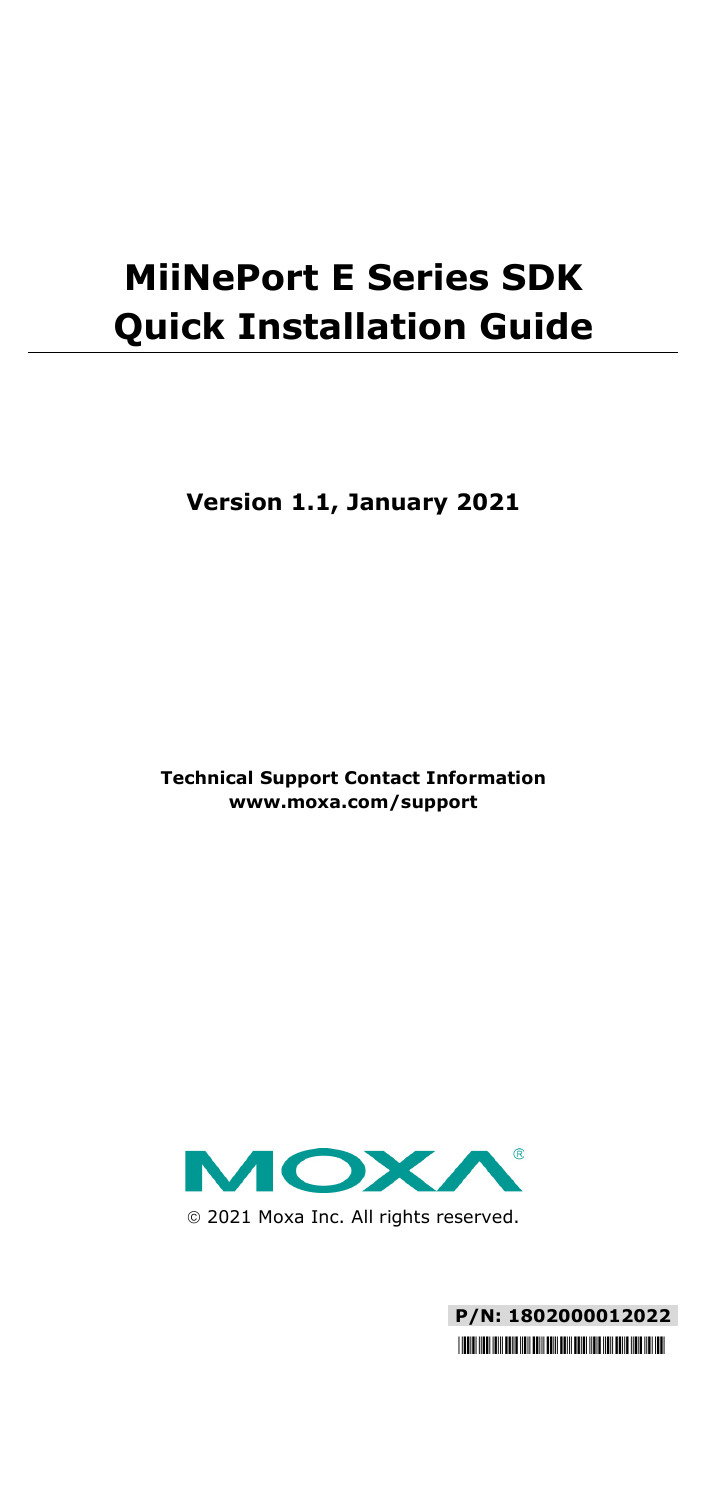## **Overview**

The software development kit (SDK) for the MiiNePort E1 and MiiNePort E2 is a powerful and versatile software suite for the development of proprietary firmware on the MiiNePort E1 and MiiNePort E2. To expedite time to market, the SDK for the MiiNePort E1 and MiiNePort E2 provides comprehensive tools for development, testing, and mass production. The software development kit includes:

- **MiiNePort-IDE:** An integrated platform for the development of serial-to-Ethernet firmware.
- **PComm Lite:** A software application for testing serial and TCP/IP communications or transmissions.
- **Search Utility:** A search-and-update firmware utility for the mass production of modules and serial devices through simultaneous multiple unit configurations.

#### **Available Starter Kit**

• **SDK for MiiNePort E1 and MiiNePort E2:** SDK for the MiiNePort E 1 and MiiNePort E2

## **Package Checklist**

Each SDK package for the MiiNePort E1 and MiiNePort E2 contains the following items:

- 1 module for the MiiNePort E1 or MiiNePort E2.
- 1 evaluation board for the MiiNePort E1 or MiiNePort E2
- 1 universal power adapter
- 2 power cords
- 1 null modem serial cable
- 1 crossover Ethernet cable
- 1 USB cable
- Quick installation guide (print)
- Warranty card

**NOTE** Please notify your sales representative if any of the above items are missing or damaged.

## **Hardware Installation Procedure**

Follow these steps to prepare the module and evaluation board for testing and application development.



## **ATTENTION**

For detailed information about the pin assignments, wiring, and board layouts, refer to Chapter 1 and 2 of the MiiNePort E-SDK Series User's Manual.

- **STEP 1:** Connect the 12 to 48 VDC power line with the evaluation board's power jack.
- **STEP 2:** Switch on the nower switch.
- **STEP 3:** Use an R145 Ethernet cable to connect the evaluation board to an Ethernet network.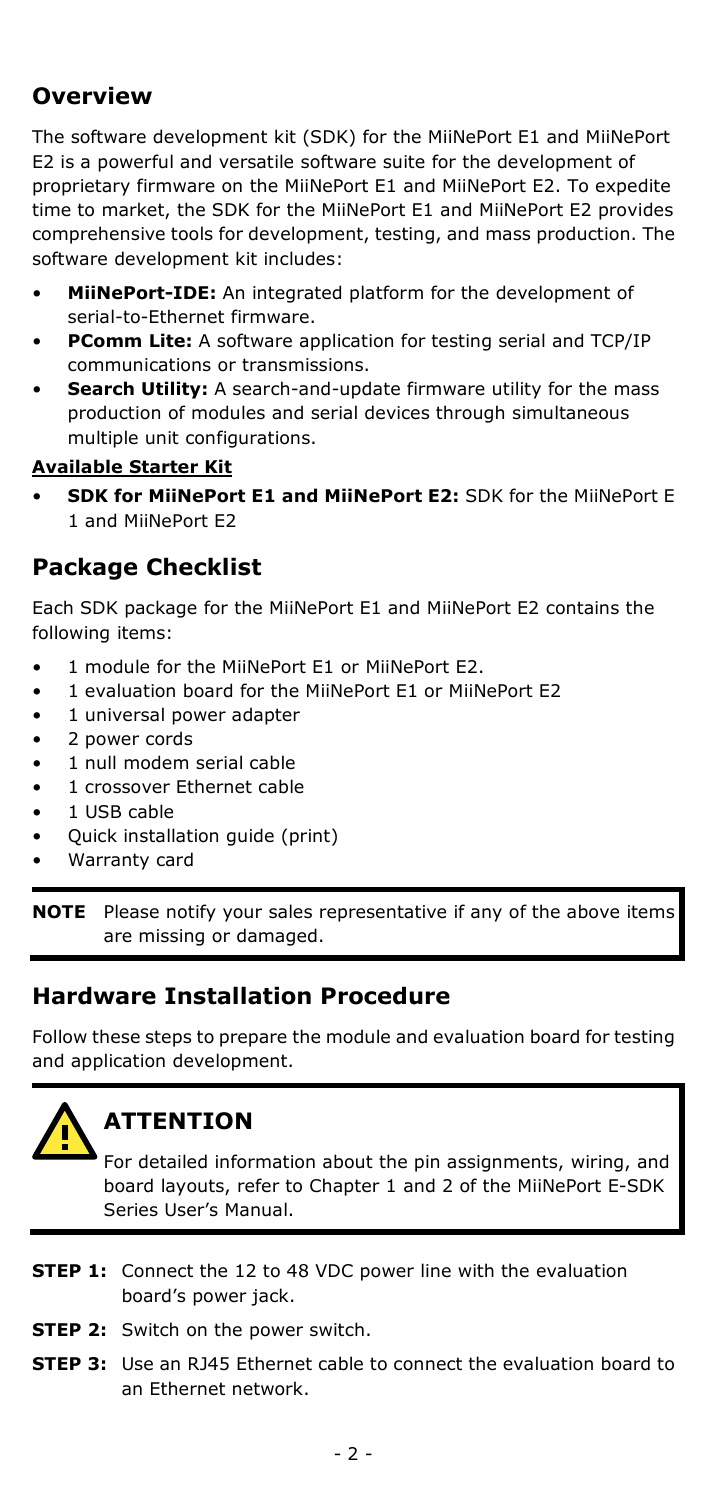**STEP 4:** Use the USB cable to connect the evaluation board to the PC.

## **Software Utility Installation Procedure**

Use the following procedure to install the SDK for the MiiNePort E1 or MiiNePort E2 (MiiNePort-IDE):

#### **Software Installation**

For software installation, download the relevant utilities from Moxa's website:<https://www.moxa.com/en/support>

- 1. Start the **MiiNePort-IDE** setup program to begin the installation. When the **Welcome** window opens, click **Next**.
- 2. Click **Install** to install program files in the default directory.
- 3. The **Installing** window reports the progress of the installation.
- 4. Click **Finish** to complete the installation.

## **Evaluation Board Layout**

#### **E1-SDK Version**



#### **Pin Assignment Serial Signal Pins**



| Pin           | <b>Function</b>               |  |
|---------------|-------------------------------|--|
| 1             | <b>GND</b>                    |  |
| $\frac{2}{3}$ | <b>VCC</b>                    |  |
|               | Reset                         |  |
| $\frac{4}{5}$ | Data Out                      |  |
|               | Data In                       |  |
|               | Ready/RTS <sup>a</sup>        |  |
| 7             | Reset to Default <sup>b</sup> |  |
| 8             | CTS <sup>c</sup>              |  |

- a. Pin 6 can be configured as Ready/RTS (Request to Send), Ready/DO, or RS-485 Tx Enabled (the default it Ready/RTS).
- b. Pin 7 can be configured as Reset to Default, DIO, DTR, or RS-485 Tx Enabled (the default is Reset to Default).
- c. Pin 8 can be configured as CTS (Clear to Send), DI, or DSR (the default is CTS).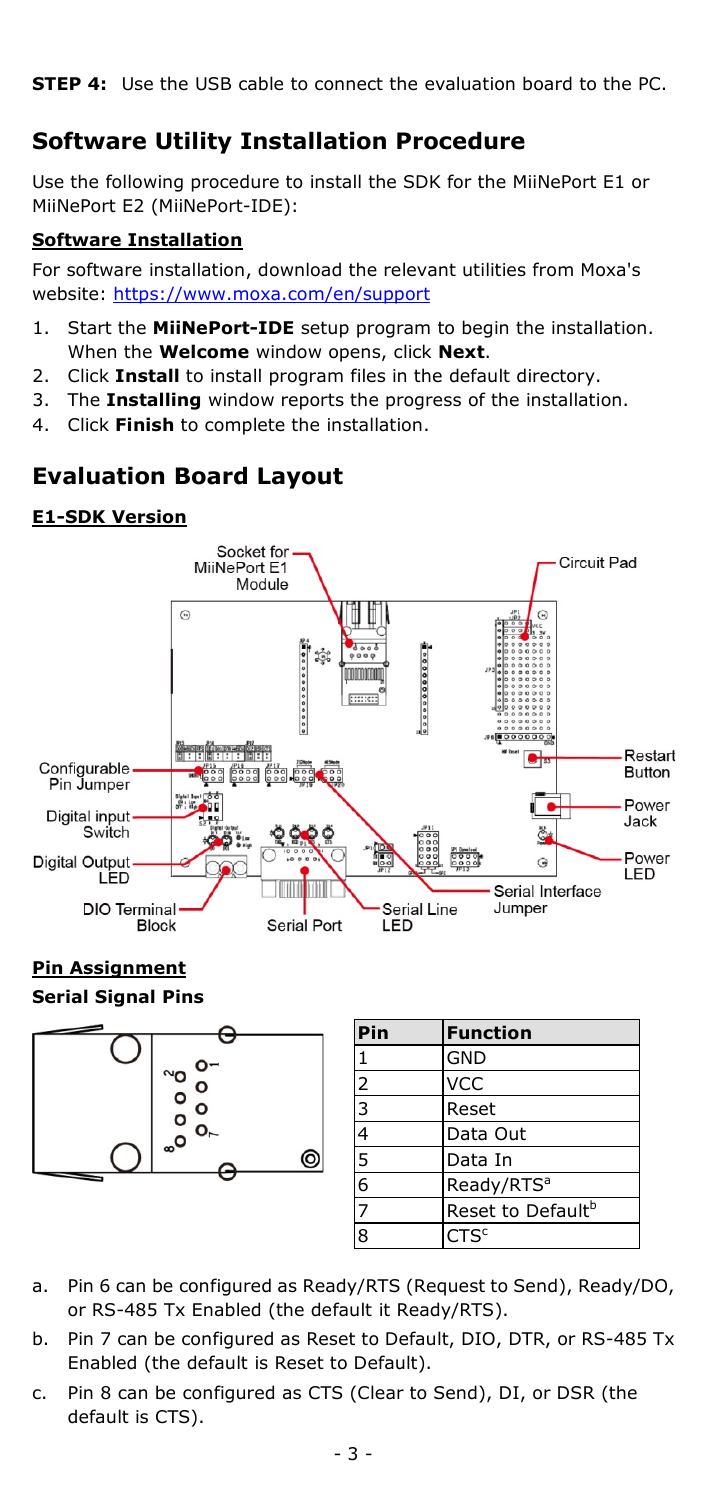

| <b>Number</b>                                                                       | <b>Description</b>           |  |
|-------------------------------------------------------------------------------------|------------------------------|--|
|                                                                                     | MiiNePort E2 Module Location |  |
|                                                                                     | Ethernet RJ45 Connector      |  |
|                                                                                     | Serial Interface Jumper      |  |
|                                                                                     | Power Switch                 |  |
|                                                                                     | Power Jack                   |  |
| $\frac{1}{2}$ $\frac{2}{3}$ $\frac{4}{4}$ $\frac{5}{5}$ $\frac{6}{7}$ $\frac{7}{8}$ | Power & Ready LED            |  |
|                                                                                     | DB9 Male Connector           |  |
|                                                                                     | Serial Port Status LED       |  |
|                                                                                     | Digital IO Terminal Block    |  |
| 10                                                                                  | Digital Output LED           |  |
| 11                                                                                  | Digital Input/Output Mode    |  |
| 12                                                                                  | Digital Input Switch         |  |
| 13                                                                                  | Circuit Pad                  |  |
| 14                                                                                  | USB Type B Connector (Debug) |  |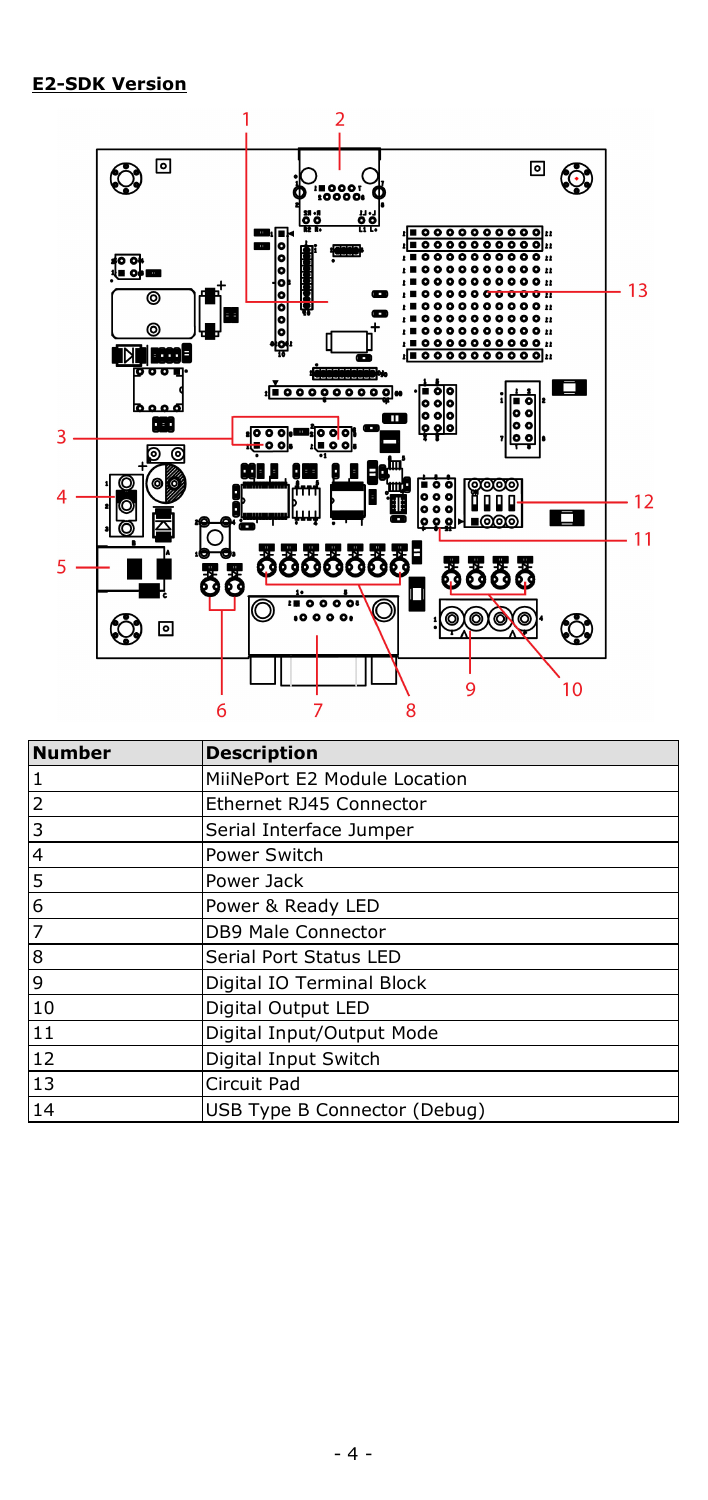#### **Module Pin Assignment**

Bottom of the MiiNePort E2 Module



| JPI                     |                     |                                |  |
|-------------------------|---------------------|--------------------------------|--|
| Pin                     | <b>Signal Name</b>  | <b>Function</b>                |  |
| $\mathbf{1}$            | Ethernet Tx+        | Ethernet Transmit Data+        |  |
| $\overline{2}$          | <b>Ethernet Tx-</b> | <b>Ethernet Transmit Data-</b> |  |
| $\overline{\mathbf{3}}$ | Ethernet Rx+        | Ethernet Receive Data+         |  |
| $\overline{4}$          | <b>Ethernet Rx-</b> | <b>Ethernet Receive Data-</b>  |  |
|                         |                     | JP2                            |  |
| Pin                     | <b>Signal Name</b>  | <b>Function</b>                |  |
| $\mathbf{1}$            | 100M LED            | Ethernet 100M LED              |  |
| $\overline{2}$          | 10M LED             | Ethernet 10M LED               |  |
| $\overline{\mathbf{3}}$ | <b>LRXD</b>         | Receive Serial Data            |  |
| $\overline{4}$          | <b>LTXD</b>         | Transmit Serial Data           |  |
| $\frac{5}{6}$           | <b>LDCD</b>         | Data Carrier Detect            |  |
|                         | <b>RS485_EN</b>     | RS-485 Enable                  |  |
| $\overline{7}$          | <b>LRTS</b>         | Request To Send                |  |
| 8                       | <b>LDTR</b>         | Data Terminal Ready            |  |
| $\overline{9}$          | <b>LDSR</b>         | Data Set Ready                 |  |
| 10                      | <b>LCTS</b>         | Clear To Send                  |  |
|                         |                     | JP3                            |  |
| Pin                     | <b>Signal Name</b>  | <b>Function</b>                |  |
| $\mathbf{1}$            | DIO <sub>0</sub>    | Programmable Input/Output      |  |
| $\overline{2}$          | DIO1                | Programmable Input/Output      |  |
| $\frac{3}{4}$           | DIO <sub>2</sub>    | Programmable Input/Output      |  |
|                         | DIO <sub>3</sub>    | Programmable Input/Output      |  |
| $\frac{5}{6}$           | Reserved            | N/A                            |  |
|                         | Reserved            | N/A                            |  |
| $\frac{1}{7}$           | <b>SW Reset</b>     | Reset To Factory Default       |  |
| $\overline{8}$          | GND                 | Circuit Ground                 |  |
| $\overline{9}$          | Ready LED           | System is Ready                |  |
| 10                      | VCC                 | Power Supply                   |  |

## **Evaluation Board Ethernet Port**

#### **RJ45**

| $\frac{1}{8}$ |  |
|---------------|--|
|               |  |

| Pin | <b>Signal</b> |
|-----|---------------|
|     | Tx+           |
|     | Tx-           |
|     | $Rx+$         |
|     | Rx-           |